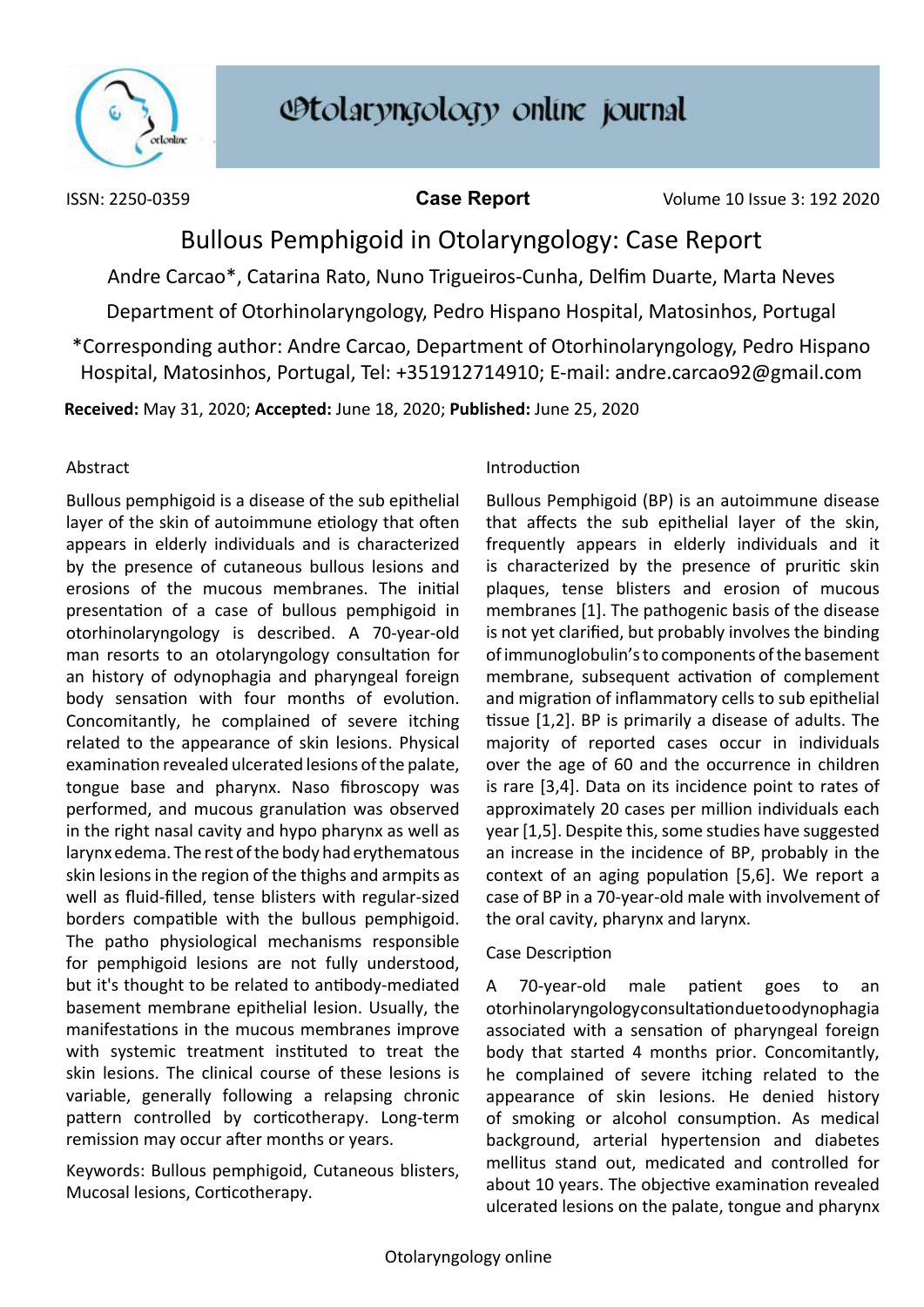(Figures 1 and 2). At naso fibroscopy, granulation was observed in the mucosa of the right nasal fossa, ulcerated lesion at the base of the tongue and edema of the hypo pharynx and larynx (Figures 3, 4 and 5). In the rest of the body, he had erythematous cutaneous plaques in the thighs and axillae region and the presence of blisters, filled with fluid, was found to be tense, with regular edges measuring about 1 centimeter (Figures 6 and 7). A biopsy of one of the lesions in the oral cavity was performed, with the anatomopathological result confirming the suspicion of BP. In view of these findings, the patient was referred to an autoimmune disease center where systemic corticosteroid therapy was started. The corticoid regimen started with 20 mg of prednisolone in the first week followed by 5mg every



**Figures 1 and 2:** Inspection of the oral cavity and oropharynx revealed ulcerated lesions on the palate and tongue.



**Figures 3, 4 and 5:** Granulomatous lesion is observed in the right nasal fossa, ulcer at the base of the tongue and ulcers in the larynx with generalized edema.



**Figures 6 and 7:** Erythematous skin lesions and the presence of blisters under tension compatible with bullous pemphigoid.

day during 3 months. The subsequent reassessment revealed a positive response to the initiation of corticosteroid therapy with a reduction in the number of skin lesions and better symptomatic control.

#### Discussion/Conclusion

A prodromal phase from weeks to months may precede the appearance of cutaneous lesions in BP [1,7]. The prodrome may be pruritic eczema, papules or urticaria-like lesions [2]. Typical blisters are approximately 1-3 cm in size on an erythematous or non-inflammatory basis and can be numerous and distributed throughout the body [8,9]. The associated pruritus is common and can be severe [9]. The tense shape of BP blisters distinguishes it from the flaccid ones that appear in pemphigus vulgaris [1]. The inguinal and axillary area are the most frequent sites of skin involvement and mucosal lesions appear in 10%-30% of cases, with the oral mucosa as the most common site [10,11]. Less frequently, BP involves other mucous membranes such as the larynx, genitals and anus [10,11].

The diagnosis is based on the clinical presentation and confirmed by the histopathological result obtained through skin biopsy or mucosal lesions [1].

BP is a chronic disease characterized by exacerbations and long-term remission can occur after months or years [12]. However, BP is a potentially fatal disease. Results of studies conducted for 1-year mortality, in patients with BP, ranged between 11%-48%, presenting higher mortality rates than individuals without disease [12]. The reasons for these results may be multifactorial and the complications associated with immunosuppressive treatments are probably an enhancing factor [14].

In short, we believe that the otorhinolaryngologist must be familiar with this pathology, especially due to its increasing incidence and potential to involve areas of our specialty. The timely diagnosis and the correct orientation to define the systemic therapy to be instituted are important factors for the prognosis and quality of life of these patients.

#### References

- 1. Schmidt E, della Torre R, Borradori L. Clinical features and practical diagnosis of bullous pemphigoid. Dermatol Clin 2011;29(3):427-38.
- 2. Kasperkiewicz M, Zillikens D, Schmidt E. Pemphigoid diseases: pathogenesis, diagnosis, and treatment. Autoimmunity 2012;45(1):55-70.